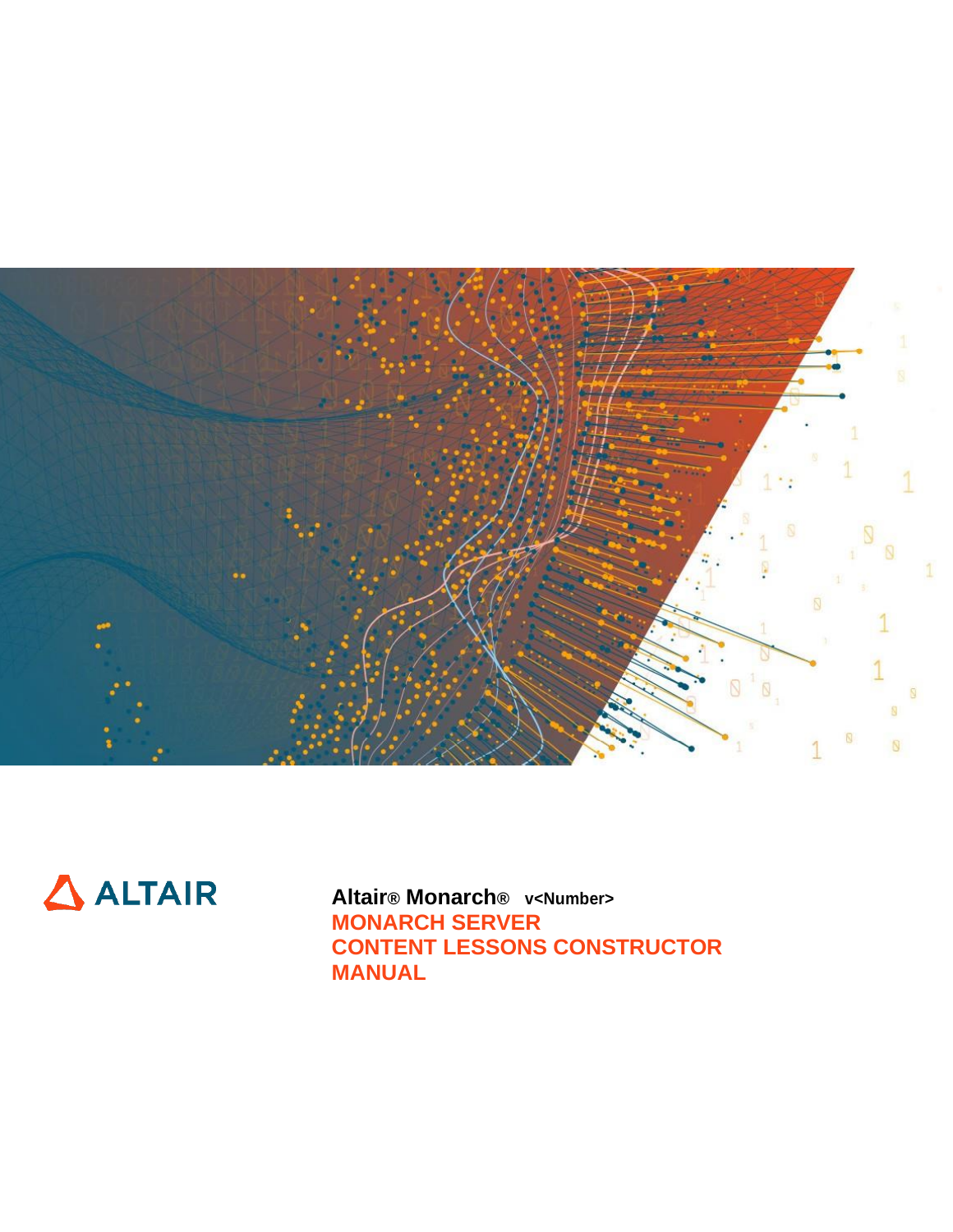### **TABLE OF CONTENTS**

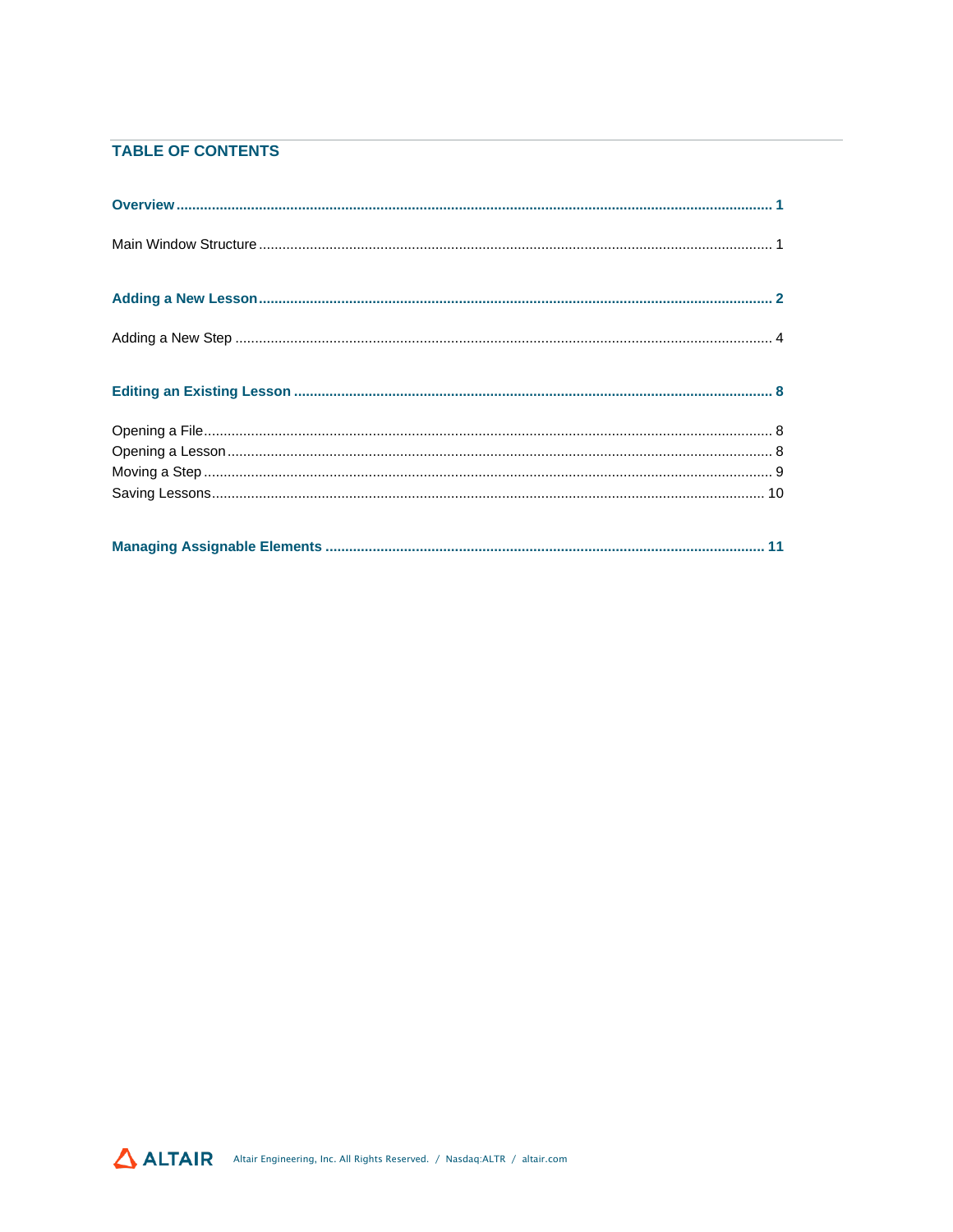# <span id="page-2-0"></span>**OVERVIEW**

This manual provides instructions for creating and editing lessons that instruct users on what to do next to make their use of the Monarch Server Client application easy.

## <span id="page-2-1"></span>**MAIN WINDOW STRUCTURE**

The main window of Constructor contains the following elements:

- ❑ Menu
- ❑ Selected Lesson View
- ❑ Available Lessons List
- ❑ Buttons indicating actions for steps
- ❑ Buttons indicating actions for lessons

| Menu<br><b>Selected Lesson View</b>                                                                                                                                                                                          |  |                                                                                                                                 |
|------------------------------------------------------------------------------------------------------------------------------------------------------------------------------------------------------------------------------|--|---------------------------------------------------------------------------------------------------------------------------------|
| <b>Expansions</b> Constructor                                                                                                                                                                                                |  | $\begin{array}{c c c c c} \hline \multicolumn{3}{c }{\textbf{0}} & \multicolumn{3}{c }{\textbf{0}} \end{array}$<br>$\mathbf{x}$ |
| File                                                                                                                                                                                                                         |  |                                                                                                                                 |
| Lesson Id                                                                                                                                                                                                                    |  | Available Lessons                                                                                                               |
| simple_Document_selection_and_viewing<br>Y)<br>Lesson Title<br>Element selector: #documentsearch                                                                                                                             |  | simple_Document_selection_and_viewing<br>Simple Document selection and viewing                                                  |
| Predefined data:<br>Event type :                                                                                                                                                                                             |  | using_Report_List<br>Hot to use Report List                                                                                     |
| $none$ $\rightarrow$<br>Lesson's step title<br>$\checkmark$<br>Lesson's step description<br>$\checkmark$                                                                                                                     |  | use_Advanced_Report_Search<br>How to use "Advanced Report Search"<br>creating_and_using_Saved_searches                          |
| Element selector: #item_documentsimplesearchtab<br>Predefined data:                                                                                                                                                          |  | Creating and using Saved searches                                                                                               |
| Event type:<br>$none - r$<br>Lesson's step title<br>$\checkmark$<br>Lesson's step description<br>$\checkmark$                                                                                                                |  |                                                                                                                                 |
| Element selector: #SimpleSearchPartial_SelectDocumentGroup.simplesearch-dropdown<br>Predefined data:                                                                                                                         |  |                                                                                                                                 |
| Event type:<br>change $\blacktriangledown$                                                                                                                                                                                   |  |                                                                                                                                 |
| Lesson's step title<br>$\checkmark$<br>Lesson's step description<br>Add from Assignable Elements List<br>$\checkmark$<br>Add from Assignable Elements List   Delete Selected Step<br>Add New Step   Add Step from Collection |  | Add New Lesson<br>Delete Lesson                                                                                                 |
| <b>Actions for Steps</b>                                                                                                                                                                                                     |  | essons List<br><b>Actions for Lessons</b>                                                                                       |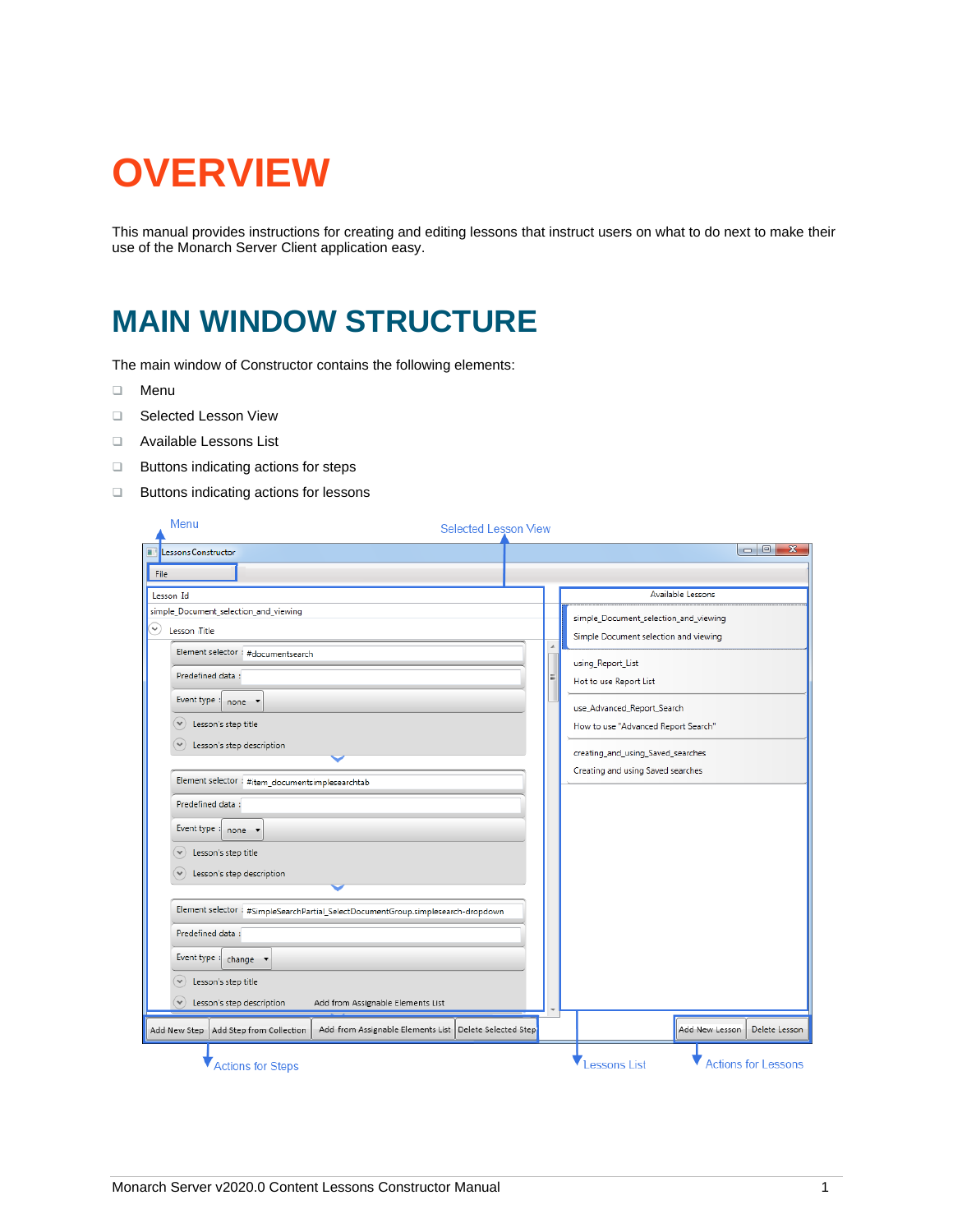# <span id="page-3-0"></span>**ADDING A NEW LESSON**

**To add a new lesson**

### 1. Click the **Add New Lesson** button.

| <b>Lessons Constructor</b>                                                                                                                                                                                                                                                                             |   | $\Box$<br>$\mathbf{x}$                                                                                                                                                                     |
|--------------------------------------------------------------------------------------------------------------------------------------------------------------------------------------------------------------------------------------------------------------------------------------------------------|---|--------------------------------------------------------------------------------------------------------------------------------------------------------------------------------------------|
| File                                                                                                                                                                                                                                                                                                   |   |                                                                                                                                                                                            |
| Lesson Id                                                                                                                                                                                                                                                                                              |   | Available Lessons                                                                                                                                                                          |
| Lesson Title<br>$\checkmark$                                                                                                                                                                                                                                                                           |   | simple_Document_selection_and_viewing<br>Simple Document selection and viewing                                                                                                             |
| Element selector: #documentsearch<br>Predefined data:<br>Event type : none $\blacktriangledown$<br>Lesson's step title<br>٧<br>Lesson's step description<br>٧<br>Element selector: #item_documentsimplesearchtab<br>Predefined data:<br>Event type:<br>$none -$<br>Lesson's step title<br>$\checkmark$ | Ξ | using_Report_List<br>Hot to use Report List<br>use_Advanced_Report_Search<br>How to use "Advanced Report Search"<br>creating_and_using_Saved_searches<br>Creating and using Saved searches |
| Lesson's step description<br>٧                                                                                                                                                                                                                                                                         |   |                                                                                                                                                                                            |
| Element selector: #SimpleSearchPartial_SelectDocumentGroup.simplesearch-dropdown<br>Predefined data:<br>Event type:<br>change $\blacktriangledown$<br>Lesson's step title<br>$\checkmark$<br>Lesson's step description                                                                                 |   |                                                                                                                                                                                            |
| Add from Assignable Elements List   Delete Selected Step<br>Add Step from Collection<br>Add New Step                                                                                                                                                                                                   |   | Add New Lesson   Delete Lesson                                                                                                                                                             |

2. In the **Add New Lesson** dialog box, define the lesson ID and title.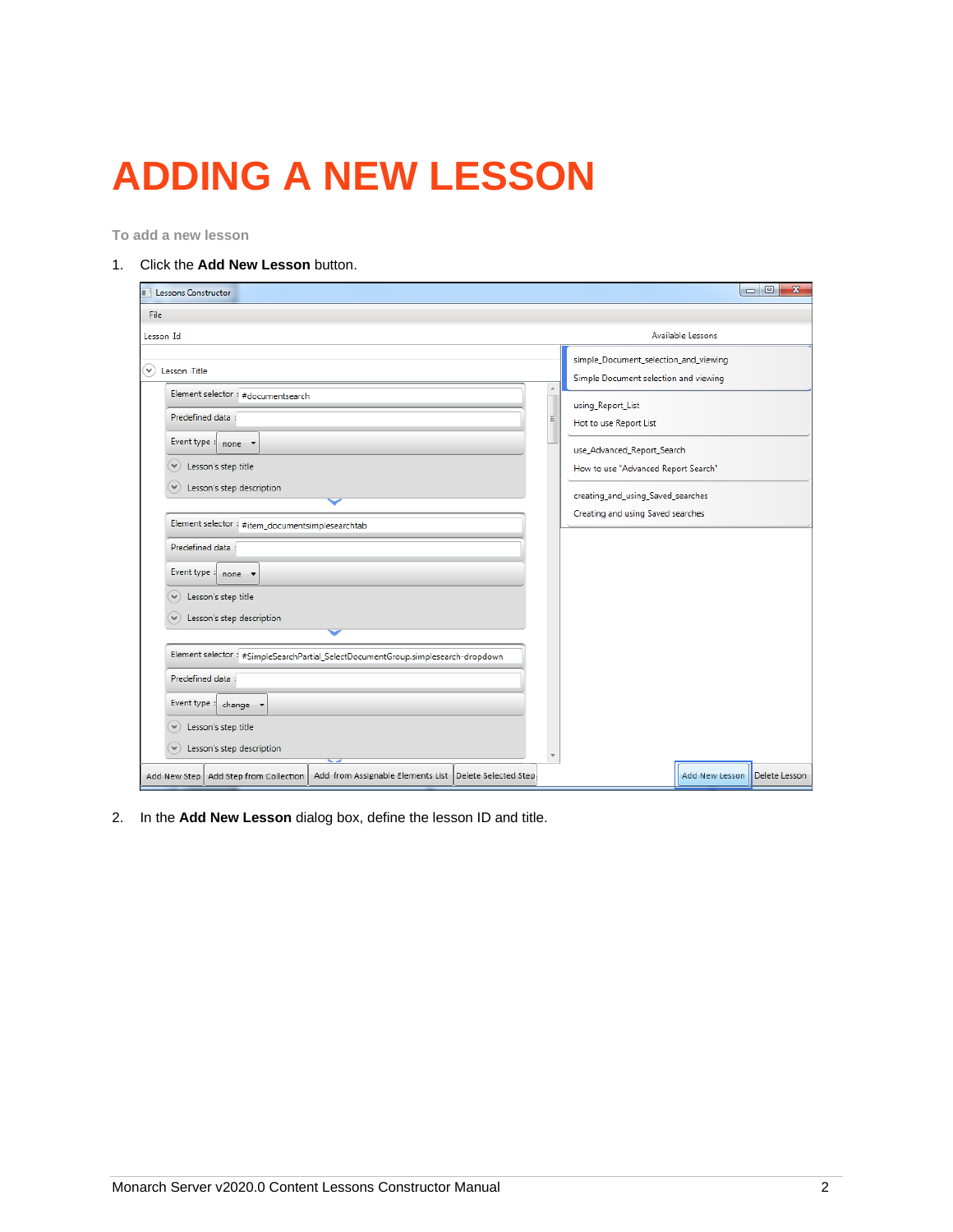| Add New Lesson         |                         | $\mathbf{z}$ |
|------------------------|-------------------------|--------------|
| Lesson's identificator |                         |              |
|                        | Your Lesson ID          |              |
| (A) Lesson's title     |                         |              |
|                        | en-US Your Lesson Title |              |
| de-DE                  |                         |              |
| fr-FR                  |                         |              |
|                        |                         |              |
|                        |                         |              |
|                        |                         |              |
|                        |                         |              |
|                        |                         |              |
|                        |                         |              |
|                        |                         |              |
|                        |                         |              |
|                        |                         |              |
|                        |                         |              |
|                        |                         | Save         |

3. Click **Save**.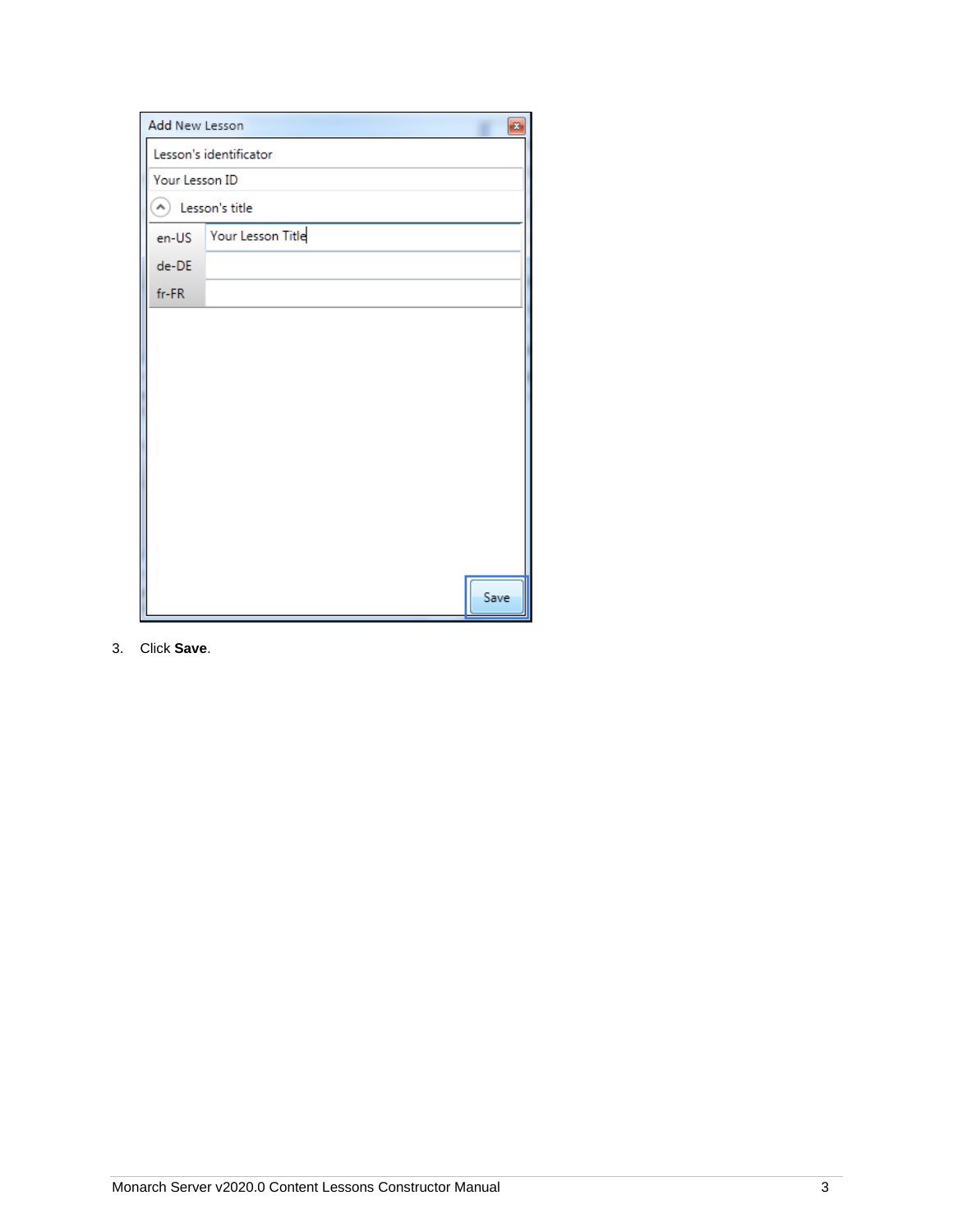## <span id="page-5-0"></span>**ADDING A NEW STEP**

When creating a lesson, you can add new steps or select steps from the collection that has already been added.

<span id="page-5-1"></span>**To add a new step**

#### 1. Click the **Add New Step** button.

| File<br>Lesson Id                                                                                    | Available Lessons                                                                                                                                                                                                                                                                                                   |
|------------------------------------------------------------------------------------------------------|---------------------------------------------------------------------------------------------------------------------------------------------------------------------------------------------------------------------------------------------------------------------------------------------------------------------|
|                                                                                                      |                                                                                                                                                                                                                                                                                                                     |
|                                                                                                      |                                                                                                                                                                                                                                                                                                                     |
| Your Lesson ID<br>Lesson Title                                                                       | simple_Document_selection_and_viewing<br>Simple Document selection and viewing<br>using_Report_List<br>Hot to use Report List<br>use_Advanced_Report_Search<br>How to use "Advanced Report Search"<br>creating_and_using_Saved_searches<br>Creating and using Saved searches<br>Your Lesson ID<br>Your Lesson Title |
| Add New Step<br>Add Step from Collection<br>Add from Assignable Elements List   Delete Selected Step | Add New Lesson<br>Delete Lesson                                                                                                                                                                                                                                                                                     |

- 2. In the Add New Lesson's Step dialog box:
	- Define the element selector (use only the API for JQuery selectors [http://api.jquery.com/category/selectors/\)](http://api.jquery.com/category/selectors/).
	- Specify predefined data (inserted automatically by Constructor).
	- Select the event type from the following options:
		- **None** (i.e., the lesson's step is shown when the element selector is visible)
		- **Change** (i.e., the lesson step displays when the value of the element selector is changed)
		- **Enterpress** (i.e., the lesson step displays when the browser registers an "Enter" key input for the element selector).
	- Enter the lesson's step title.
	- Enter the lesson's step description.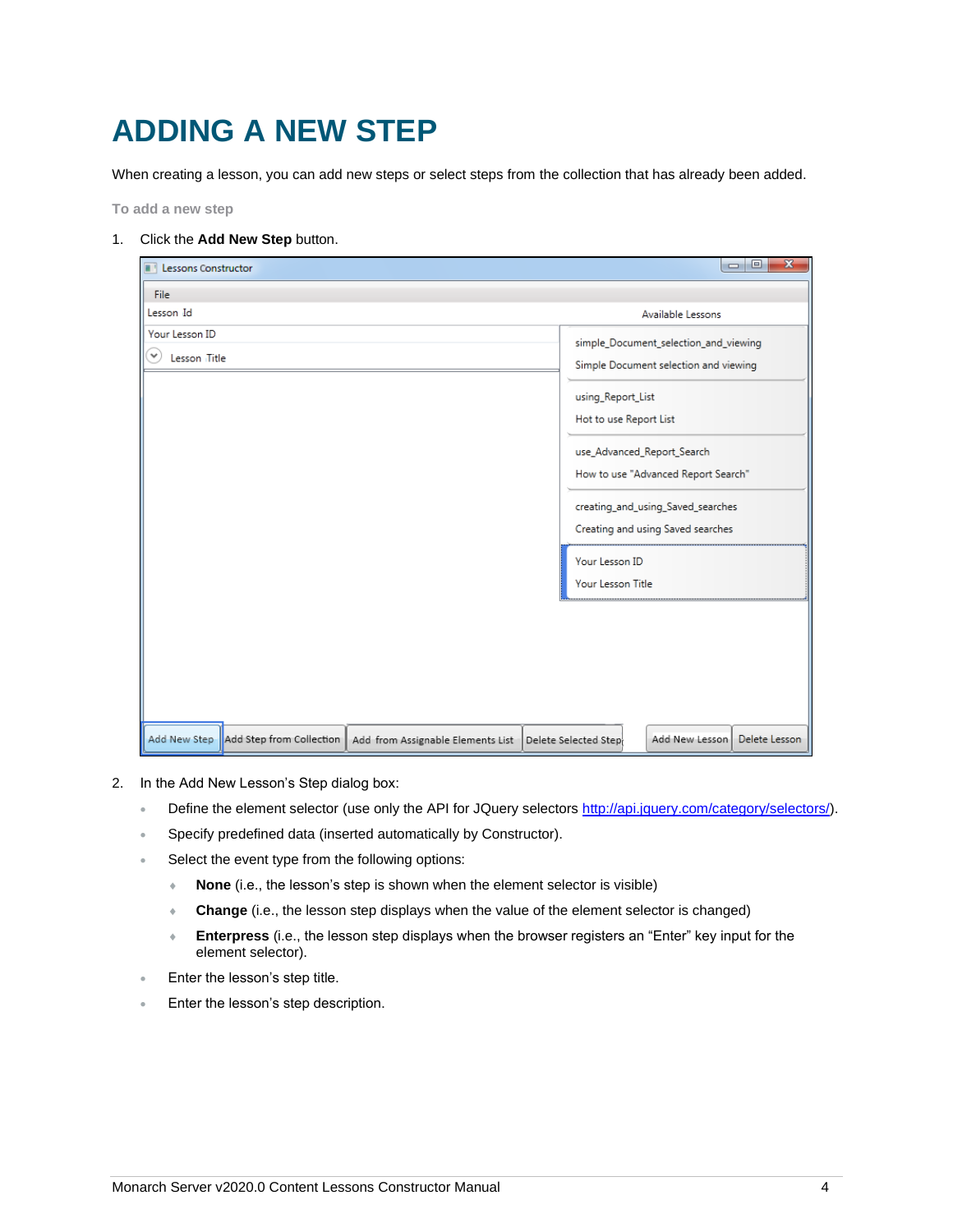| Add New Lesson's Step<br>器         |
|------------------------------------|
| Element selector: #elementSelector |
| Predefined data:                   |
| Event type :                       |
| Lesson's step title<br>v           |
| Lesson's step description          |
|                                    |
|                                    |
|                                    |
|                                    |
|                                    |
|                                    |
|                                    |
| Save                               |

- 3. Click **Save**.
- 4. Move the created step to the appropriate position.

**To add a step from collection**

- 1. Click the Add Step from Collection button.
- 2. In the *Add New Steps from Collection* dialog box, select the step.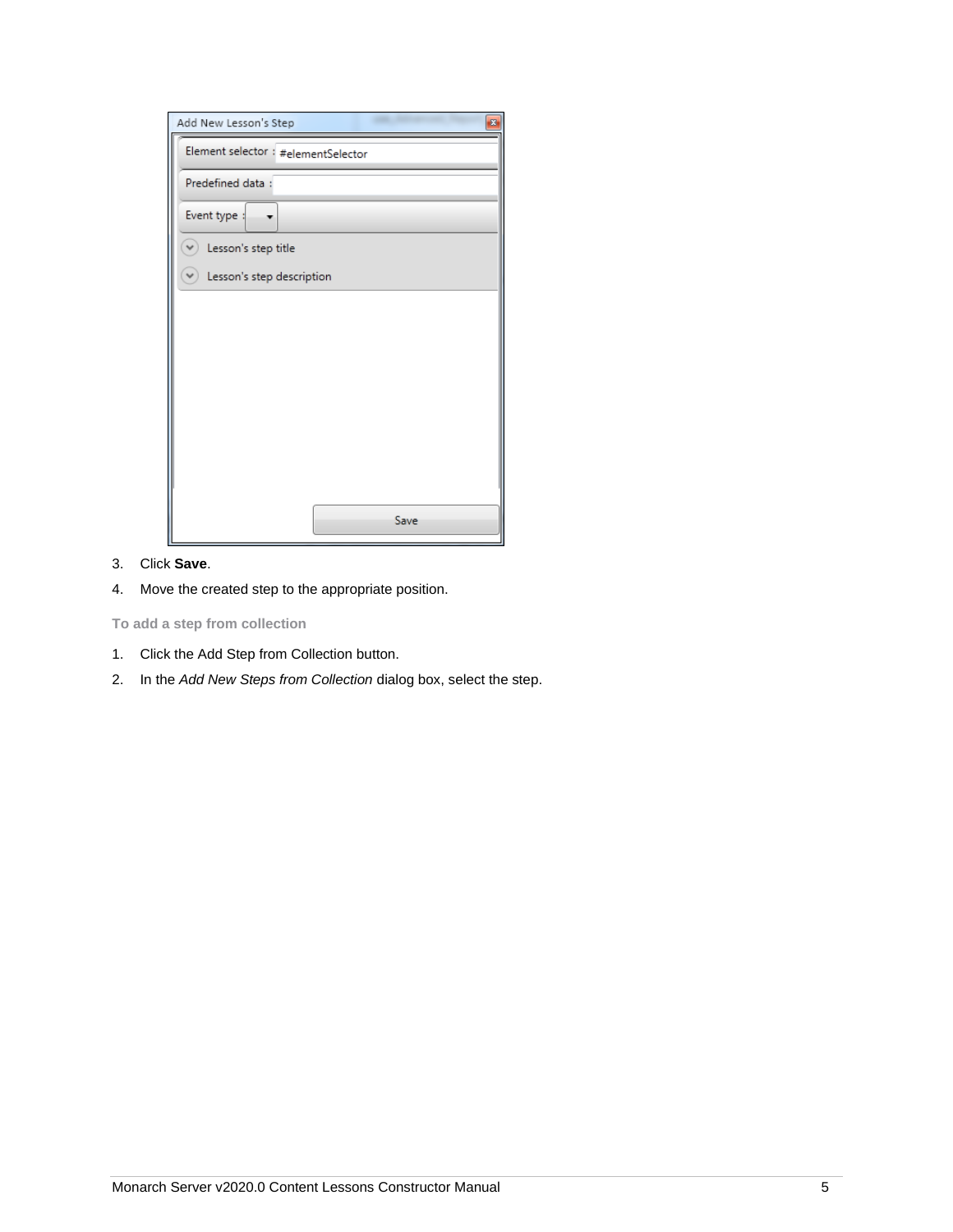| Add New Steps from Collection                                                    | $\mathbf{z}$ |  |
|----------------------------------------------------------------------------------|--------------|--|
| Search                                                                           |              |  |
| Element selector: #documentsearch                                                | Ξ            |  |
| Predefined data:                                                                 |              |  |
| Event type:<br>$none$ $\rightarrow$                                              |              |  |
| Lesson's step title                                                              |              |  |
| Lesson's step description                                                        |              |  |
| Element selector: #item_documentsimplesearchtab                                  |              |  |
| Predefined data:                                                                 |              |  |
| Event type :<br>none $\overline{ }$                                              |              |  |
| Lesson's step title<br>$\checkmark$                                              |              |  |
| Lesson's step description                                                        |              |  |
| Element selector: #SimpleSearchPartial_SelectDocumentGroup.simplesearch-dropdown |              |  |
| Predefined data:                                                                 |              |  |
| Add to Lesson                                                                    |              |  |

3. Click the **Add to Lesson** button.

<span id="page-7-0"></span>**To add a step from assignable elements list**

- 1. Click the Add from Assignable Elements List button.
- 2. In the upper left corner of the *Assignable Elements List* dialog box, click the drop-down arrow to view the toolbar.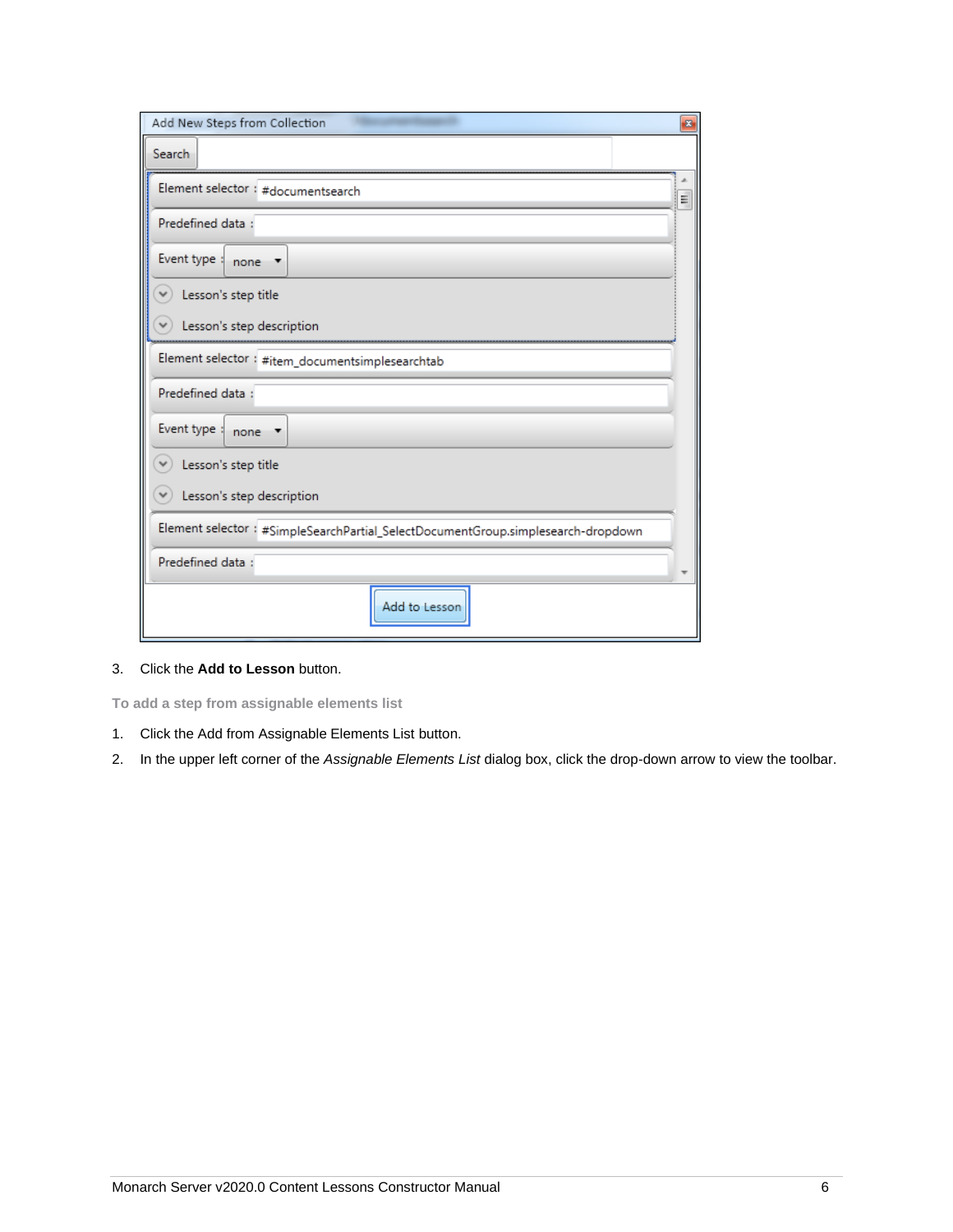| Assignable Elements List<br>$\vert x \vert$ |                                |  |  |
|---------------------------------------------|--------------------------------|--|--|
| Toolbar<br>ᄾ                                | Filtering<br>$\checkmark$      |  |  |
| Add New Section<br>Add New Step             |                                |  |  |
| Delete Selected Item<br>Save                |                                |  |  |
| Root                                        |                                |  |  |
| My Home<br>Þ                                |                                |  |  |
| Saved Views<br>Þ                            |                                |  |  |
| Document Search<br>Þ                        |                                |  |  |
| Report Search<br>Þ                          |                                |  |  |
| Search Result List<br>Þ<br>Ξ                |                                |  |  |
| Available Views Bar<br>Þ                    |                                |  |  |
| <b>Action Toolbar</b><br>Þ                  |                                |  |  |
|                                             | Add Selected Element to Lesson |  |  |

- 3. From the section list in the left side of the window, select the step you want to add.
- 4. Click the Add Selected Element to Lesson button.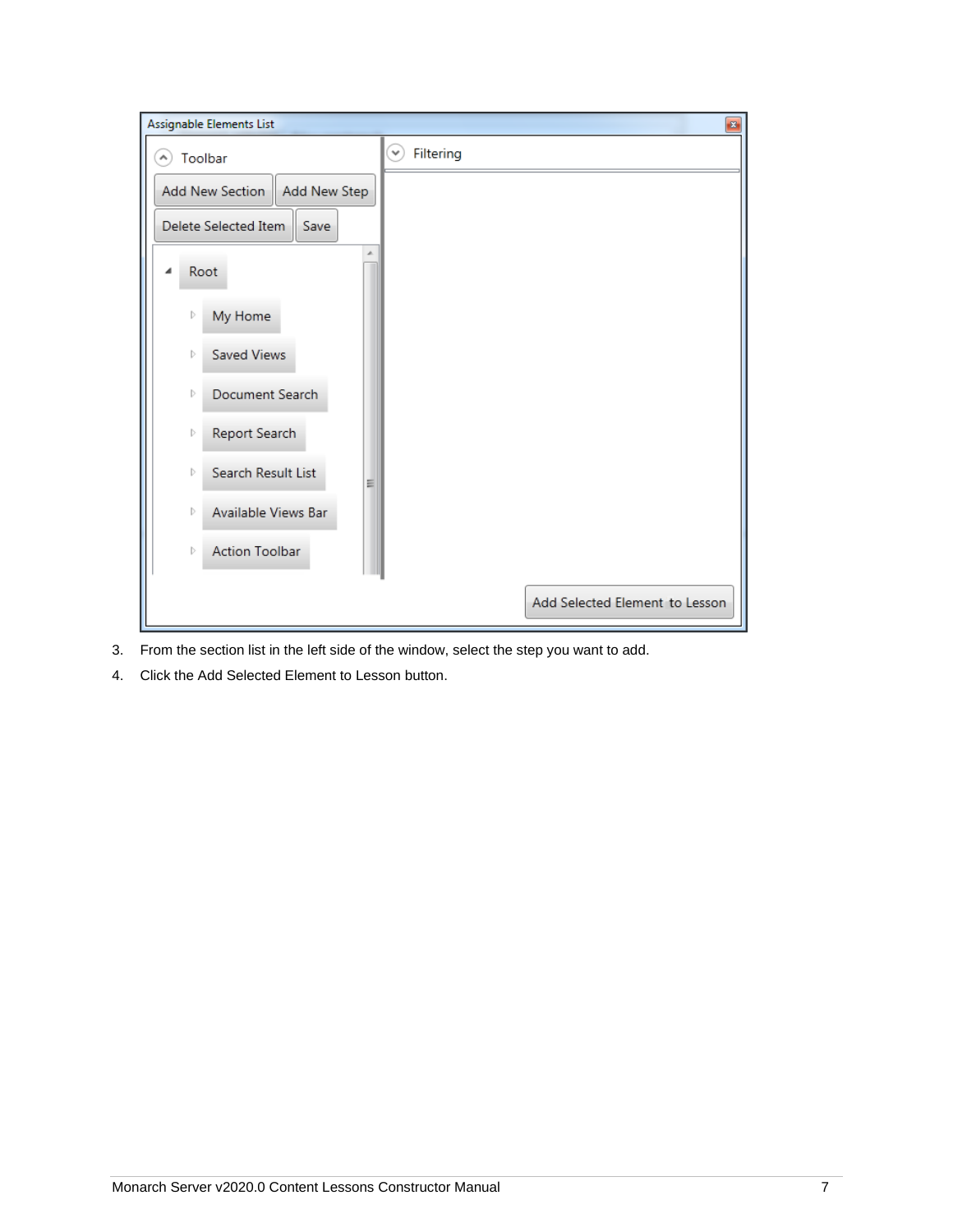# <span id="page-9-0"></span>**EDITING AN EXISTING LESSON**

<span id="page-9-1"></span>You can edit lessons that you created in the Constructor or downloaded from your computer.

### **OPENING A FILE**

**To open a file with lessons you want to edit**

1. On the **File** menu, select **Open**.



2. In the **Open File** dialog, select the file with lessons (file path: C:\Inetpub\wwwroot\MSClient\Scripts\Custom\Lessons.js).



### **NOTES**

In Monarch Server v2020.0 that is upgraded from previous versions (e.g., v13.2), the virtual folders could still be labeled as "DSClient" (or "DSAdmin"). In this case, use "DSClient" (or "DSAdmin") instead of "MSClient" (or "MSAdmin") in the file path.

<span id="page-9-2"></span>3. The list of available lessons appears in the right side of the window.

### **OPENING A LESSON**

#### **To open a lesson**

- 1. From the **Available Lessons** list, select a lesson.
- 2. The selected lesson opens in the left side of the window.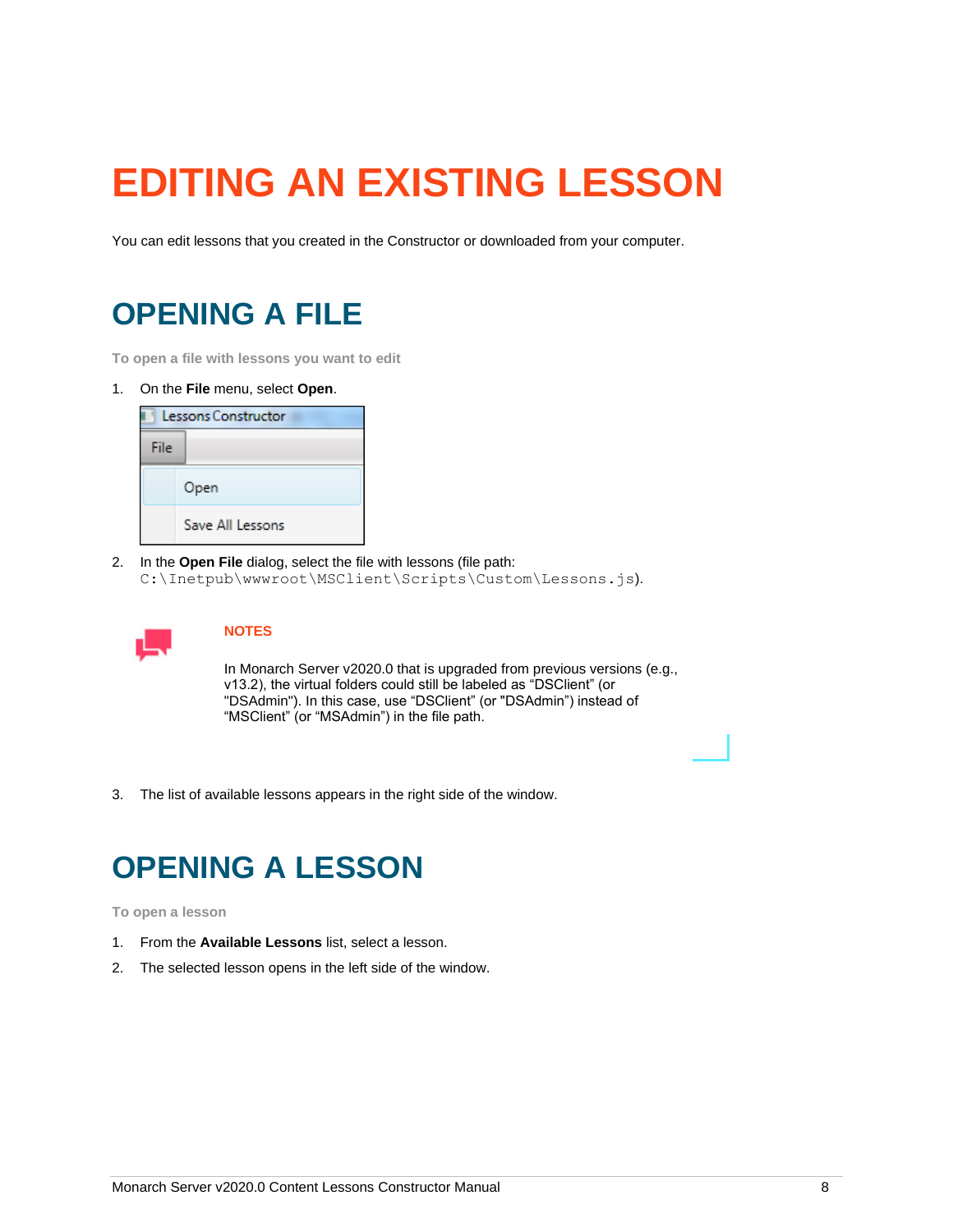| <b>El Lessons Constructor</b>                                                                                                                                                                                                                                                                                                                         | $\mathbf{x}$<br>$\Box$<br>$\Box$ |                                                                                                                                                                                                                                                                              |
|-------------------------------------------------------------------------------------------------------------------------------------------------------------------------------------------------------------------------------------------------------------------------------------------------------------------------------------------------------|----------------------------------|------------------------------------------------------------------------------------------------------------------------------------------------------------------------------------------------------------------------------------------------------------------------------|
| File                                                                                                                                                                                                                                                                                                                                                  |                                  |                                                                                                                                                                                                                                                                              |
| Lesson Id                                                                                                                                                                                                                                                                                                                                             |                                  | Available Lessons                                                                                                                                                                                                                                                            |
| simple_Document_selection_and_viewing<br>Lesson Title<br>$\vee$<br>Element selector: #documentsearch<br>Predefined data:<br>Event type<br>none $\overline{ }$<br>Lesson's step title<br>٧<br>Lesson's step description<br>$\mathcal{A}$<br>Element selector: #item_documentsimplesearchtab<br>Predefined data:<br>Event type:<br>$none$ $\rightarrow$ | Ξ                                | simple_Document_selection_and_viewing<br>Simple Document selection and viewing<br>using_Report_List<br>Hot to use Report List<br>use_Advanced_Report_Search<br>How to use "Advanced Report Search"<br>creating_and_using_Saved_searches<br>Creating and using Saved searches |
| Lesson's step title<br>$\checkmark$<br>Lesson's step description<br>$\checkmark$                                                                                                                                                                                                                                                                      |                                  |                                                                                                                                                                                                                                                                              |

3. Click the drop-down arrow by the **Lesson Title** to enter localized string value.

| File      |                                       |  |  |
|-----------|---------------------------------------|--|--|
| Lesson Id |                                       |  |  |
|           | simple_Document_selection_and_viewing |  |  |
|           | Lesson Title                          |  |  |
| en-US     | Simple Document selection and viewing |  |  |
| de-DE     |                                       |  |  |
| $fr-FR$   |                                       |  |  |

### <span id="page-10-0"></span>**MOVING A STEP**

**To change the order of steps in the lesson**

- 1. Select the lesson step you want to move.
- 2. Click the step you want to move with the left and right mouse buttons simultaneously and drag it to the appropriate position.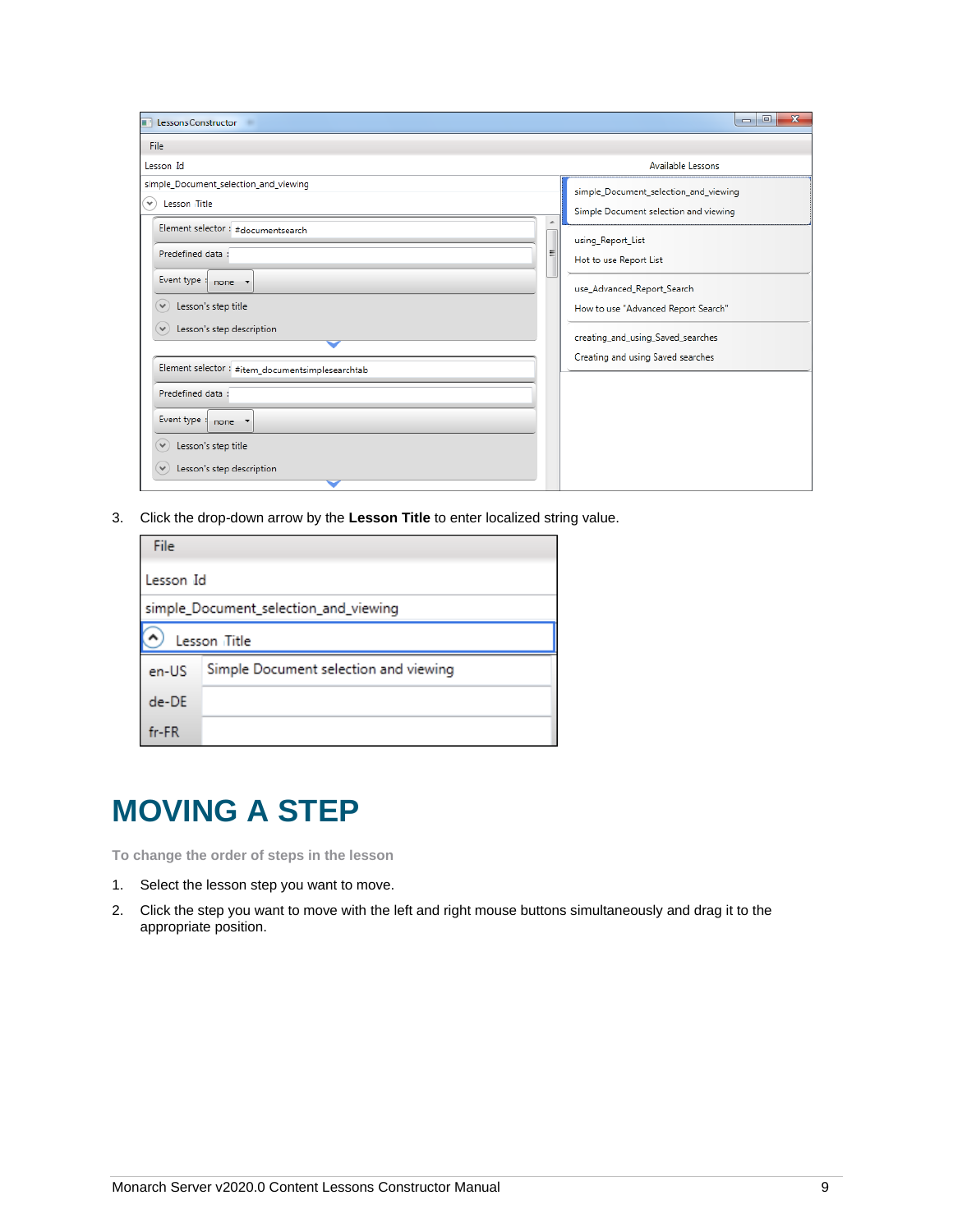## <span id="page-11-0"></span>**SAVING LESSONS**

**To save the changes**

On the **File** menu, select **Save All Lessons**.

| <b>Lessons Constructor</b> |                  |  |
|----------------------------|------------------|--|
| File                       |                  |  |
|                            | Open             |  |
|                            | Save All Lessons |  |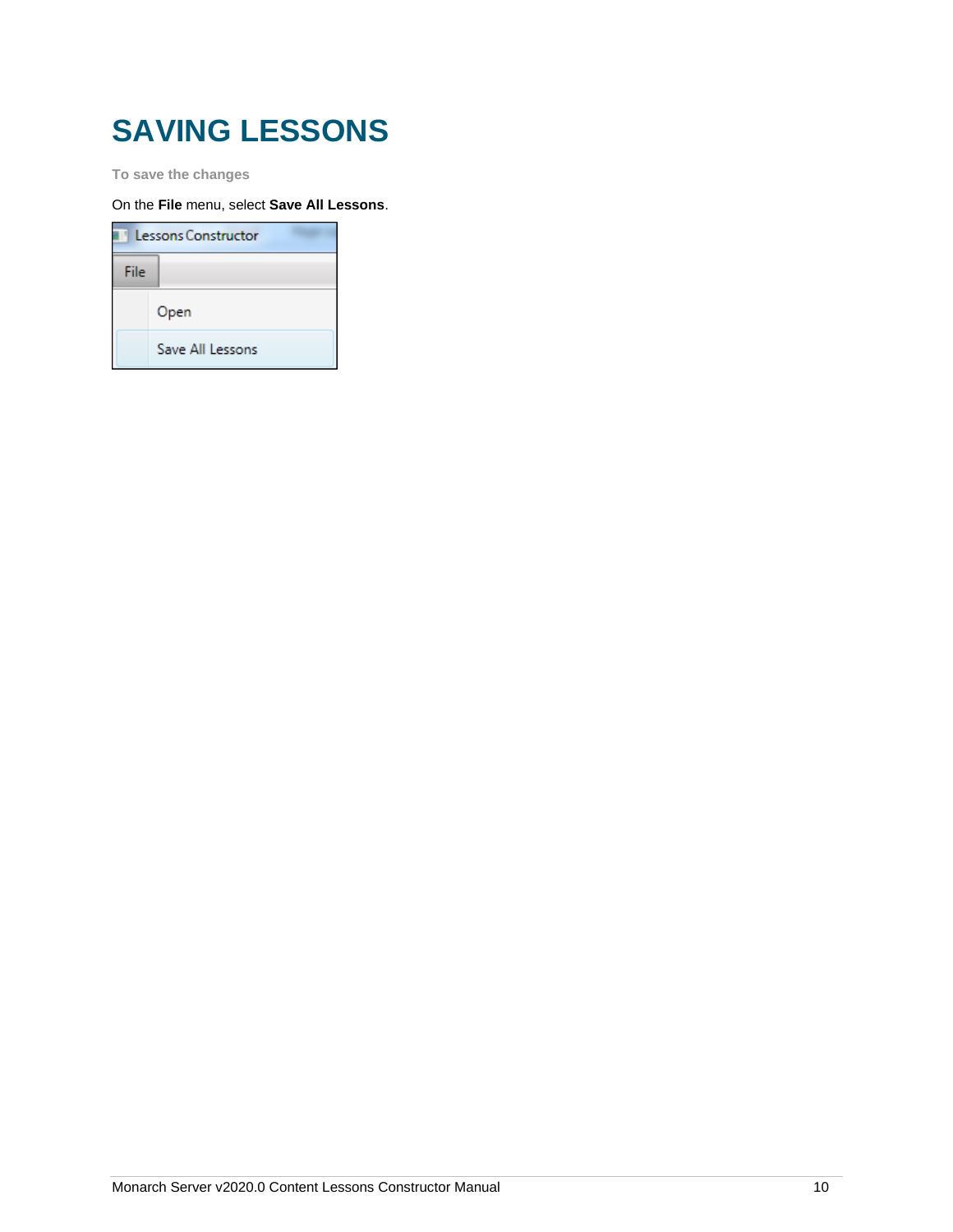## <span id="page-12-0"></span>**MANAGING ASSIGNABLE ELEMENTS**

Each item of the **Assignable Elements List** is associated with a corresponding tab, toolbar, view, or menu of the Monarch Server Client application.

**To open the assignable elements list**

- 1. Click the Add from Assignable Elements List button.
- 2. In the **Assignable Elements List** dialog box, click the **Toolbar**.

| Assignable Elements List        | $\vert x \vert$                |
|---------------------------------|--------------------------------|
| Toolbar<br>۸                    | Filtering<br>٧                 |
| Add New Section<br>Add New Step |                                |
| Delete Selected Item<br>Save    |                                |
| Root<br>◢                       |                                |
| My Home<br>Þ                    |                                |
| Saved Views<br>Þ                |                                |
| Document Search<br>Þ            |                                |
| Report Search<br>Þ              |                                |
| Search Result List<br>Þ<br>Ξ    |                                |
| Available Views Bar<br>Þ        |                                |
| Action Toolbar<br>Þ             |                                |
|                                 | Add Selected Element to Lesson |

**To add a new section to the elements list**

- 1. Click the **Add New Section** button. The **New Section** dialog box appears.
- 2. From the drop-down list, select the destination section.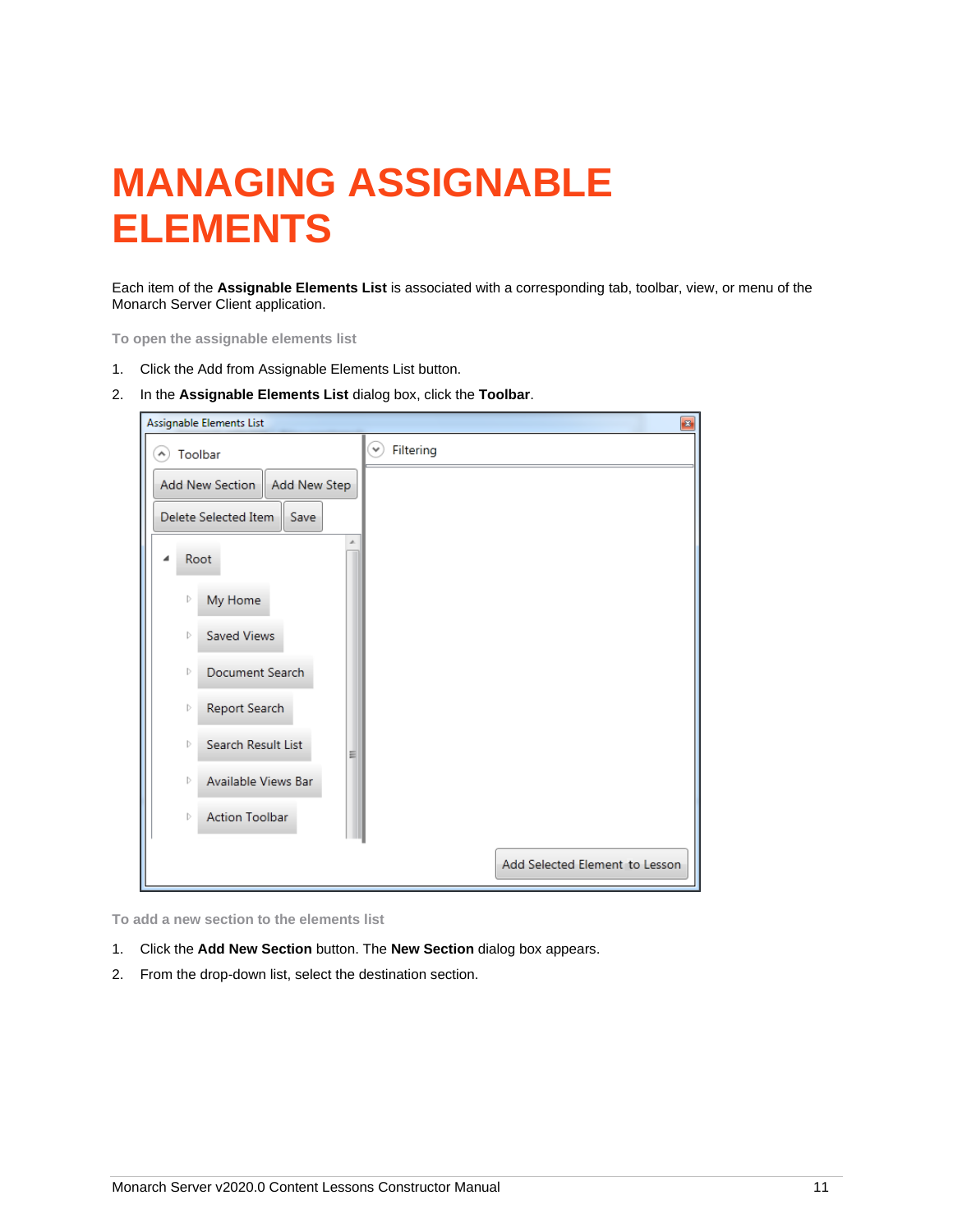| <b>New Section</b>                     | 器    |
|----------------------------------------|------|
| Destination Section   Root +           |      |
| YourSectionName<br><b>Section Name</b> |      |
|                                        | Save |

- 3. Enter section name and click **Save**.
- 4. Click **Save** on the toolbar.

**To add a new step to section**

- 1. Click the **Add New Step** button.
- 2. Fill in the necessary fields. For details, see [Adding a New Step,](#page-5-1) point 2.
- 3. Click **Save** on the toolbar.

**To use filtering**

- 1. Click **Filtering** to expand the field.
- 2. Enter part of the step title or element selector name of the step you want to find and click **Filter**.

**To delete element from the list**

- 1. Select the element you want to delete.
- 2. Click the **Delete Selected Item** button.
- 3. Click **Save** on the toolbar.

**To add an element to lesson**

For details, refer to [adding a step from assignable elements list.](#page-7-0)